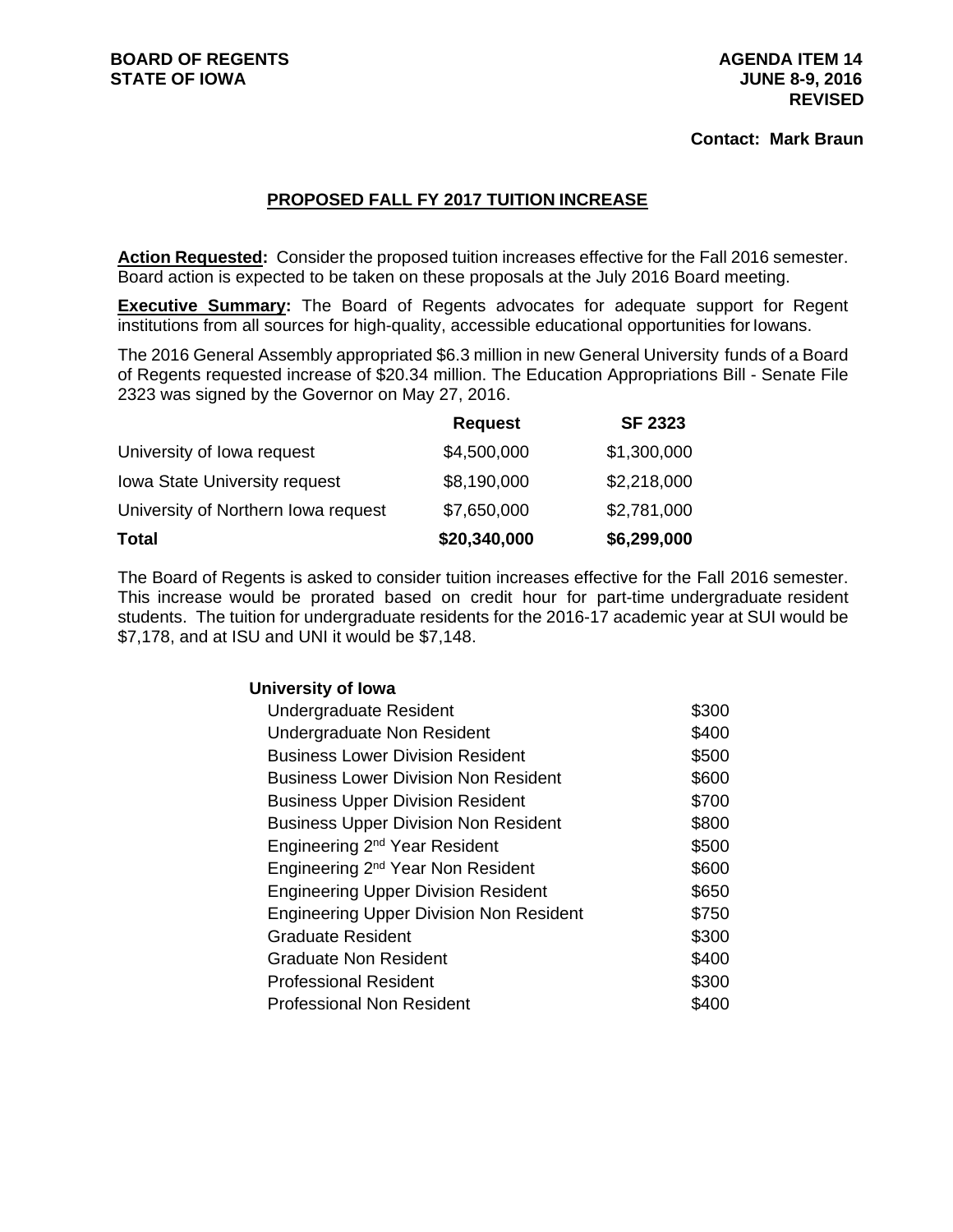| <b>Iowa State University</b> |       |
|------------------------------|-------|
| Undergraduate Resident       | \$300 |
| Undergraduate Non Resident   | \$100 |
| Graduate Resident            | \$100 |
| Graduate Non Resident        | \$100 |
| <b>Professional Resident</b> | \$50  |
| Professional Non Resident    | \$50  |
| Undergraduate International  | \$100 |
| Graduate International       | \$100 |
| University of Northern Iowa  |       |
| Undergraduate Resident       | \$300 |
| Undergraduate Non Resident   | \$300 |
| Graduate Resident            | \$300 |
| Graduate Non Resident        |       |

### **Tuition Details:**

The proposed resident tuition increases are estimated to generate approximately \$14.9 million, with the total from all proposed increases generating approximately \$21.1 million. The proposed tuition increase will assist the universities in managing inflationary expenses, meeting mandated salary, and directing these revenues to support teaching and student needs.